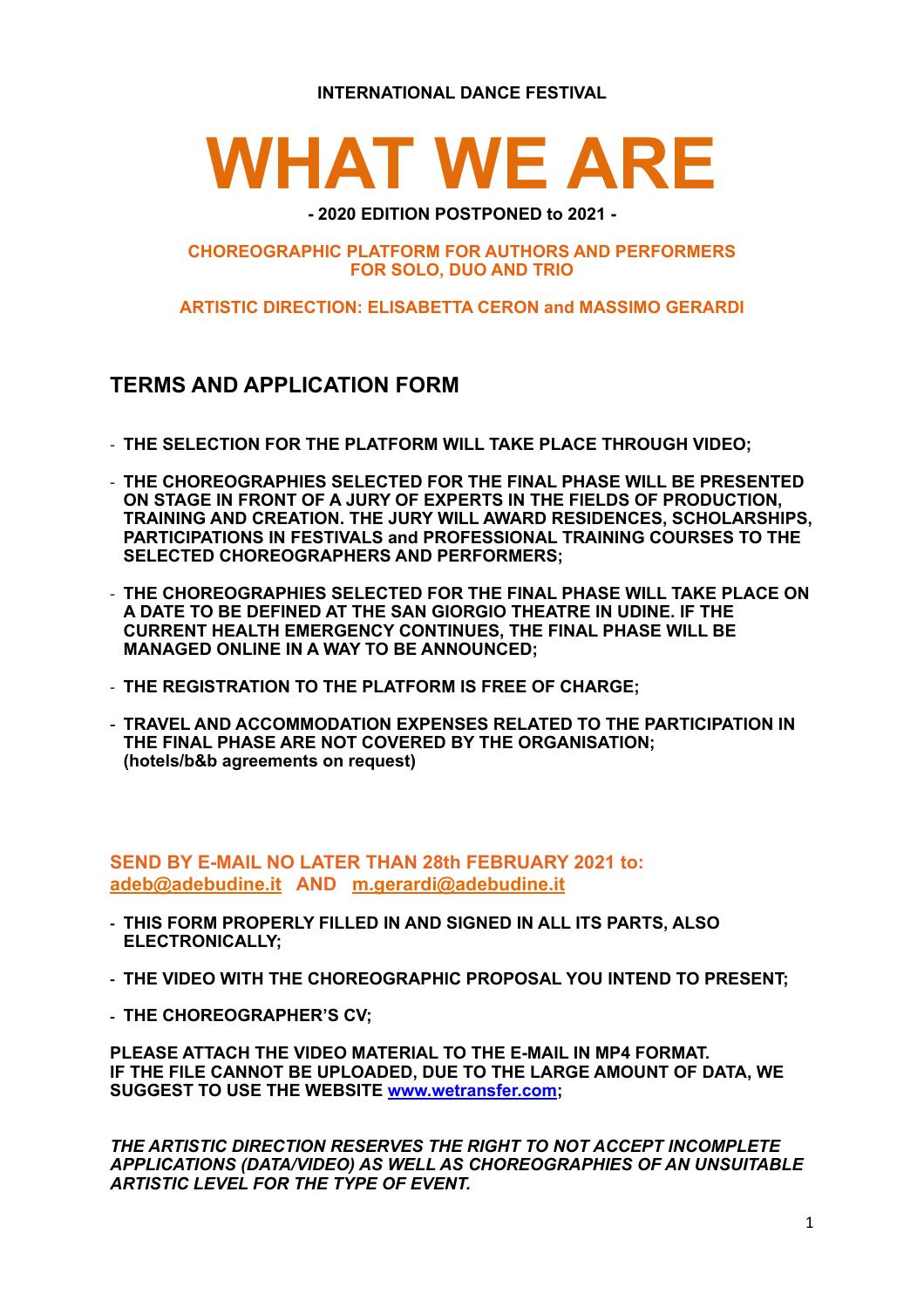## **DATI DEI PARTECIPANTI**

| CATEGORY (check the box Ø)                           |
|------------------------------------------------------|
| O SOLO (maximal length 3 min.)                       |
| O DUO (maximal length 4 min.)                        |
| O TRIO (maximal length 5 min.)                       |
|                                                      |
|                                                      |
|                                                      |
| <b>ORIGINAL MUSIC TITLE</b>                          |
|                                                      |
|                                                      |
| NAME - SURNAME - BIRTHDATE and AGE of the PERFORMERS |
|                                                      |
|                                                      |
|                                                      |
|                                                      |

**ATTACH THE CHOREOGRAPHER'S CV**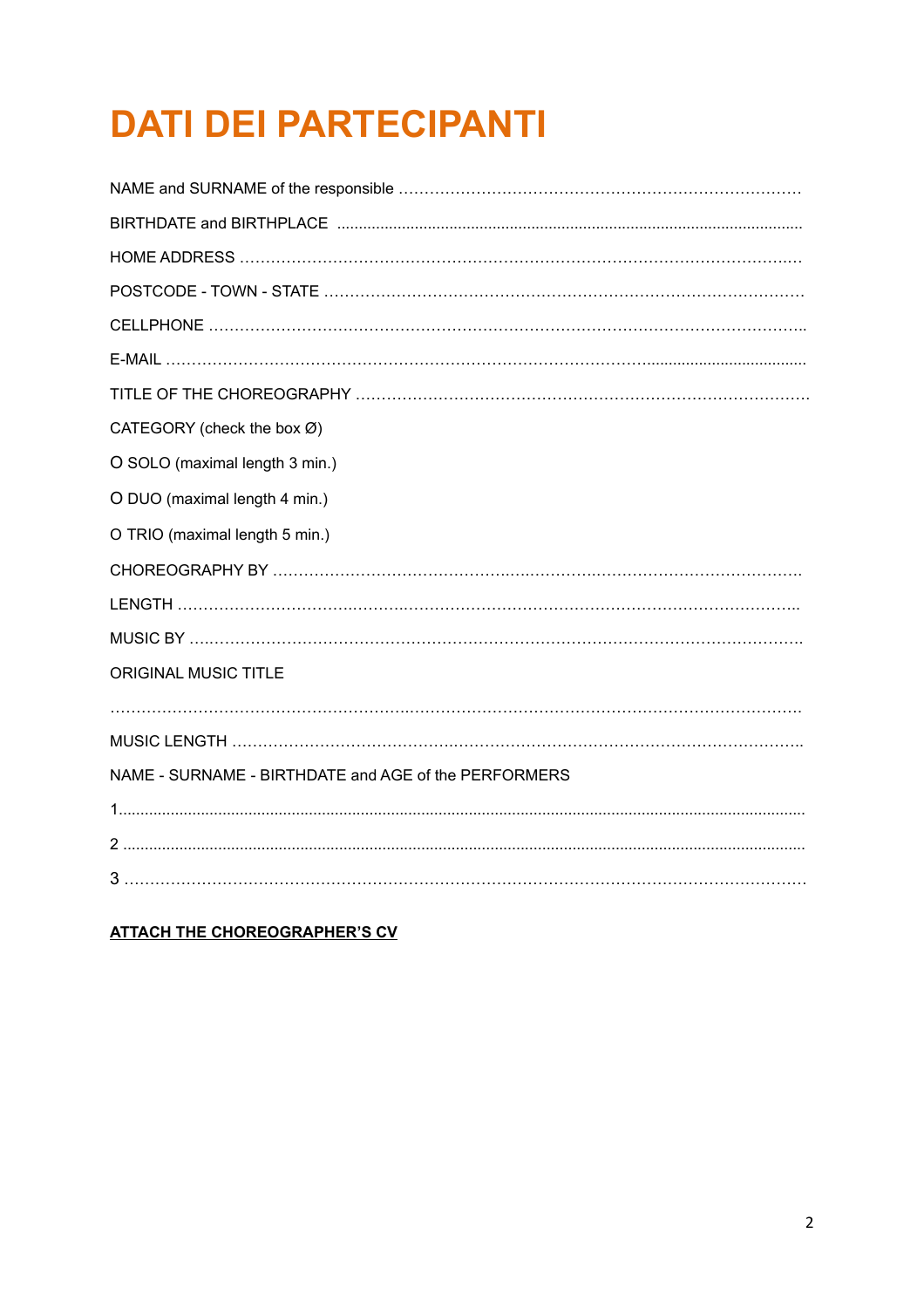### **PROFESSIONAL OPPORTUNITIES 2021**

#### **CHECK THE BOX ( Ø )**

#### **CHOREOGRAPHIC PRIZE**

**O**  CHOREOGRAPHIC DUO (also adaptable in open air spaces) **FESTIVAL TANZART OSTWEST - COMPANY GIESSEN / GERMANY Dir. Tarek Assam**  (FLIGHT AND ACCOMMODATION COSTS ARE COVERED BY THE FESTIVAL) INFO: [www.tanzcompagnie.de](http://www.tanzcompagnie.de)

#### **FESTIVALS**

**O** 

Participation **SAFest SUMMER ACADEMY INTERNATIONAL FESTIVAL UDINE / ITALY Dir. Claudio de Maglio**  INFO: [www.nicopepe.it](http://www.nicopepe.it)

#### **O**

**Participation "GALA DI STELLE DANZANTI" Anfiteatro Fonte Mazzola PECCIOLI / ITALY Dir. Kristian Cellini**  (TRAVEL AND ACCOMMODATION COSTS ARE COVERED BY THE FESTIVAL) INFO: [kristiancellini@hotmail.com](mailto:kristiancellini@hotmail.com)

#### **COMPANY SHADOWING**

TRAVEL AND ACCOMMODATION EXPENSES RELATED TO THE RESIDENCIES, HAVE TO BE COVERED BY THE SELECTED CANDIDATES.

**O** 

#### **EN-KNAP GROUP / LUBIANA / SLO**

**Dir**. **Iztok Kovač** PERIOD TO BE AGREED WITH THE ARTISTIC DIRECTION OF THE COMPANY INFO: [www.en-knap.com](http://www.en-knap.com)

#### **O**

**COMPAGNIE LINGA / L'OCTOGONE THEATRE DE PULLY / PULLY / CH Dir. Katarzyna Gdaniec e Marco Cantalupo** PERIOD TO BE AGREED WITH THE ARTISTIC DIRECTION OF THE COMPANY

INFO: [www.linga.ch](http://www.linga.ch)

#### **O**

**AGORA COACHING PROJECT / REGGIO EMILIA Dir. Michele Merola e Enrico Morelli**  FURTHER POSSIBILITY OF ATTENDING REHEARSALS OF MM CONTEMPORARY DANCE COMPANY PERIOD TO BE AGREED WITH THE ARTISTIC DIRECTION OF THE COMPANY INFO: [www.agoraproject.it](http://www.agoraproject.it)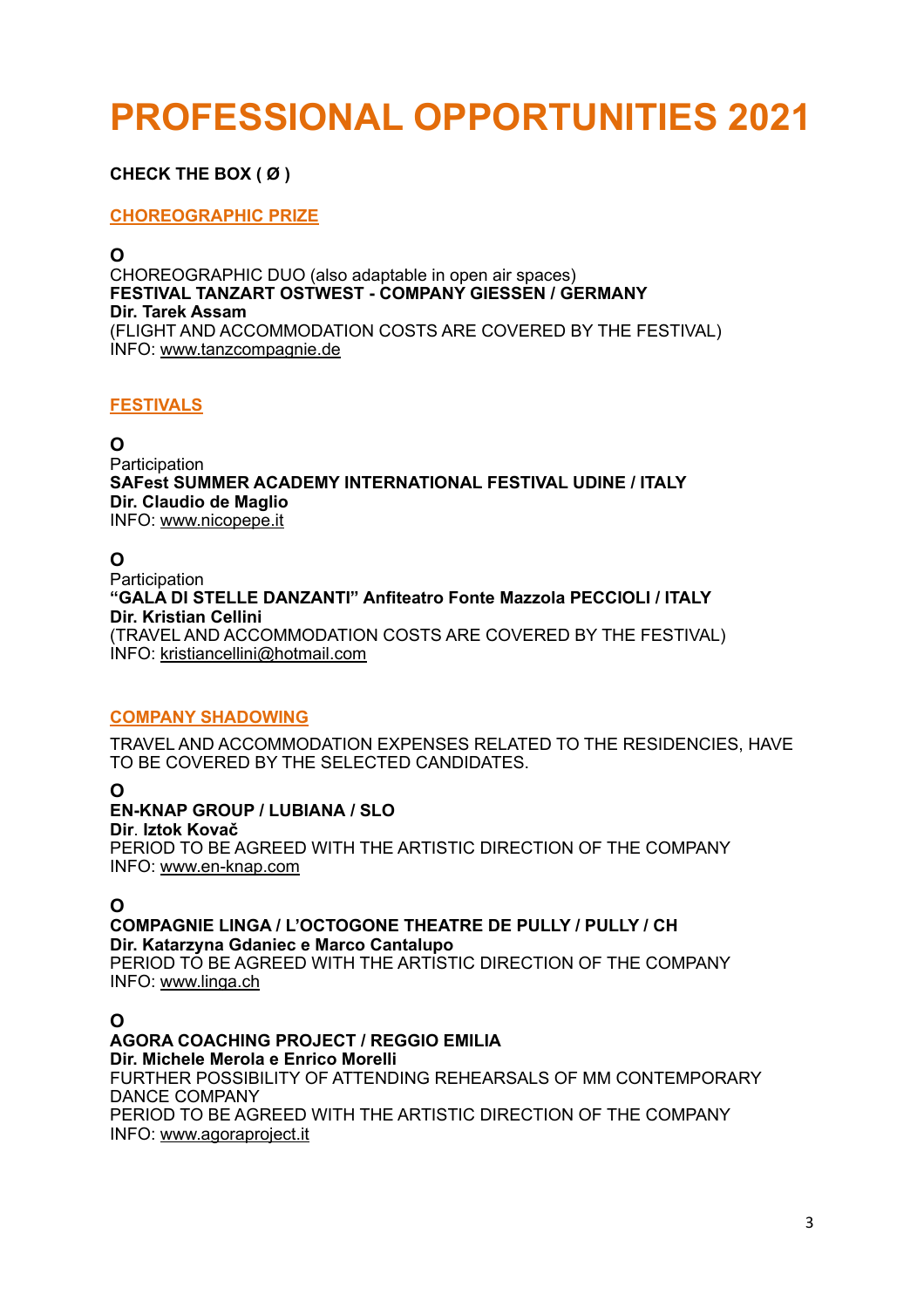#### **O AREAREA DANCE COMPANY / UDINE / ITALY Dir. Roberto Cocconi e Marta Bevilacqua**  PERIOD TO BE AGREED WITH THE ARTISTIC DIRECTION OF THE COMPANY INFO: [www.arearea.it](http://www.arearea.it)

#### **SCHOLARSHIPS**

TRAVEL AND ACCOMMODATION EXPENSES RELATED TO THE SCHOLARSHIPS, HAVE TO BE COVERED BY THE SELECTED CANDIDATES.

**O** 

#### **MUK PRIVATUNIVERSITÄT / VIENNA (A) CONTEMPORARY DANCE DEPARTMENT Dir. Nikolaus Selimov**

CONTEMPORARY DANCE CLASSES - **September 2021**  INFO: [www.muk.ac.at](http://www.muk.ac.at/)

#### **O**

#### **POLE NATIONAL SUPERIEUR DE DANSE ROSELLA HIGHTOWER/CANNES (F) Dir. Paola Cantalupo**

SUMMER STAGE 2021 - BALLET, MODERN and CONTEMPORARY **From 6th to 12th July or from 15th to 21st July or from 20th to 26th August (2021)**  INFO: www.cannesdance.com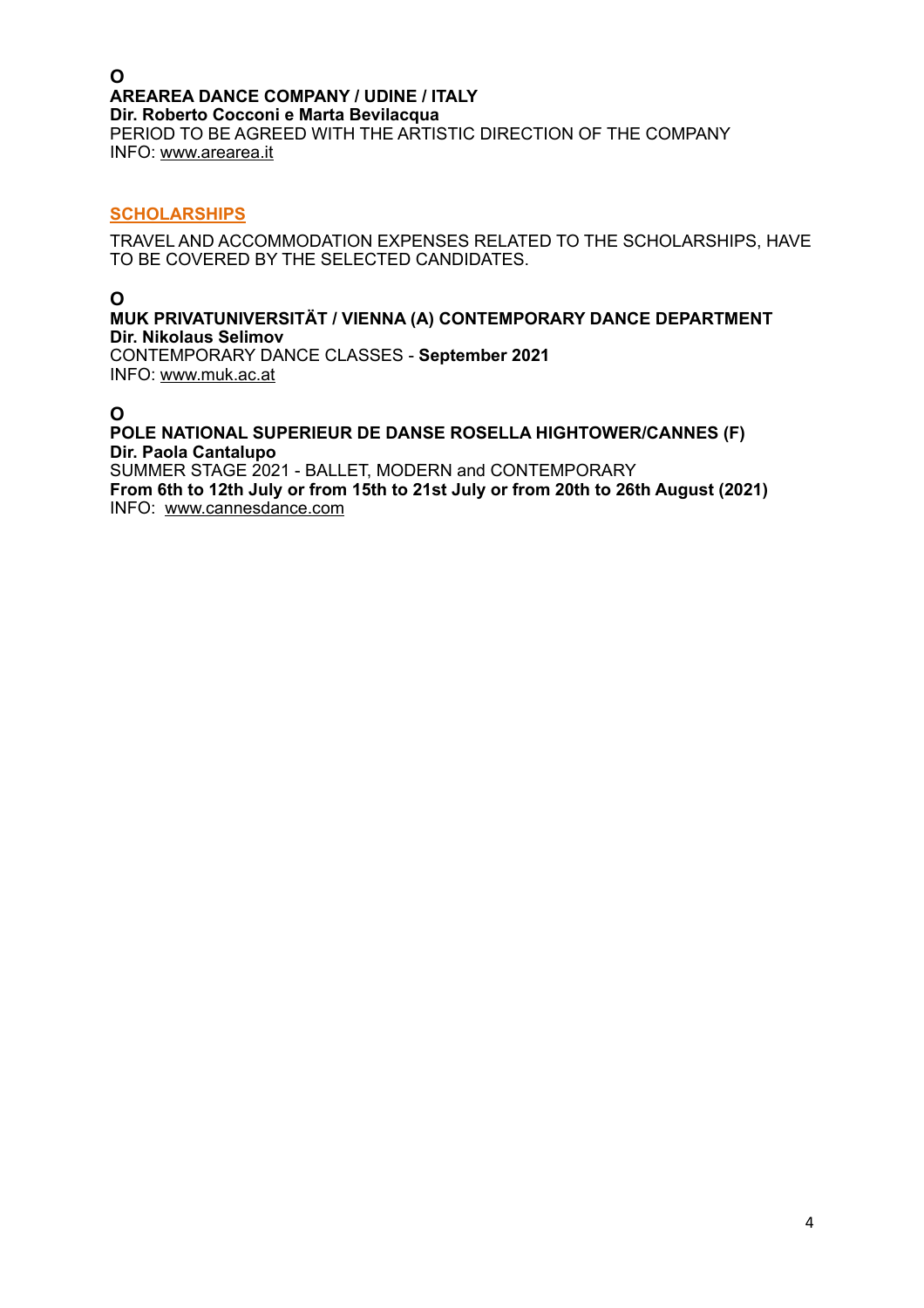### **REGULATION / PRIVACY**

#### **Art. 1 - Exemption from liability for participants' valuables**

With express exclusion of the applicability of articles 1783 et seq. C.C. the course organizers are not liable for the loss, subtraction or deterioration of things or personal values and effects of the students brought within the educational or theatrical structure.

**Art. 2 - Disclaimer / Exclusion of the obligation to supervise minors** 

Outside of the hours of teaching and artistic activity, the organizers and teachers are exempt from any liability and from the obligation to supervise minors.

#### **Art.3 - Declaration of possession of good health certificate**

The undersigned also declares to be in possession of a medical certification attesting the suitability to carry out physical activity (certificate of sound and robust constitution), therefore I renounce to claim on the Associazione Danza e Balletto for any accidents occurred during the platform for reasons not attributable to the Association itself.

#### **Art. 4 - Authorization of image rights**

I authorize the organization to use my image, and be filmed in videos or photos, for promotions and dissemination of the Event. During the rehearsals, spectators and companions are not allowed and the use of mobile phones, video cameras or other electronic image and sound recording instruments is prohibited.

#### **Art. 5 - Rules of conduct**

Each participant is obliged to behave correctly towards teachers, organizers and other participants, under penalty of exclusion from participation.

By filling out and signing this declaration, you consent to the use of personal data in accordance with

the current privacy laws (EU Reg. 679/2016, Legislative Decree 196/2003, Legislative Decree

101/2018)

The Artistic Direction

Elisabetta Ceron and Massimo Gerardi

Date and Place Signature

............................................. .................................................................